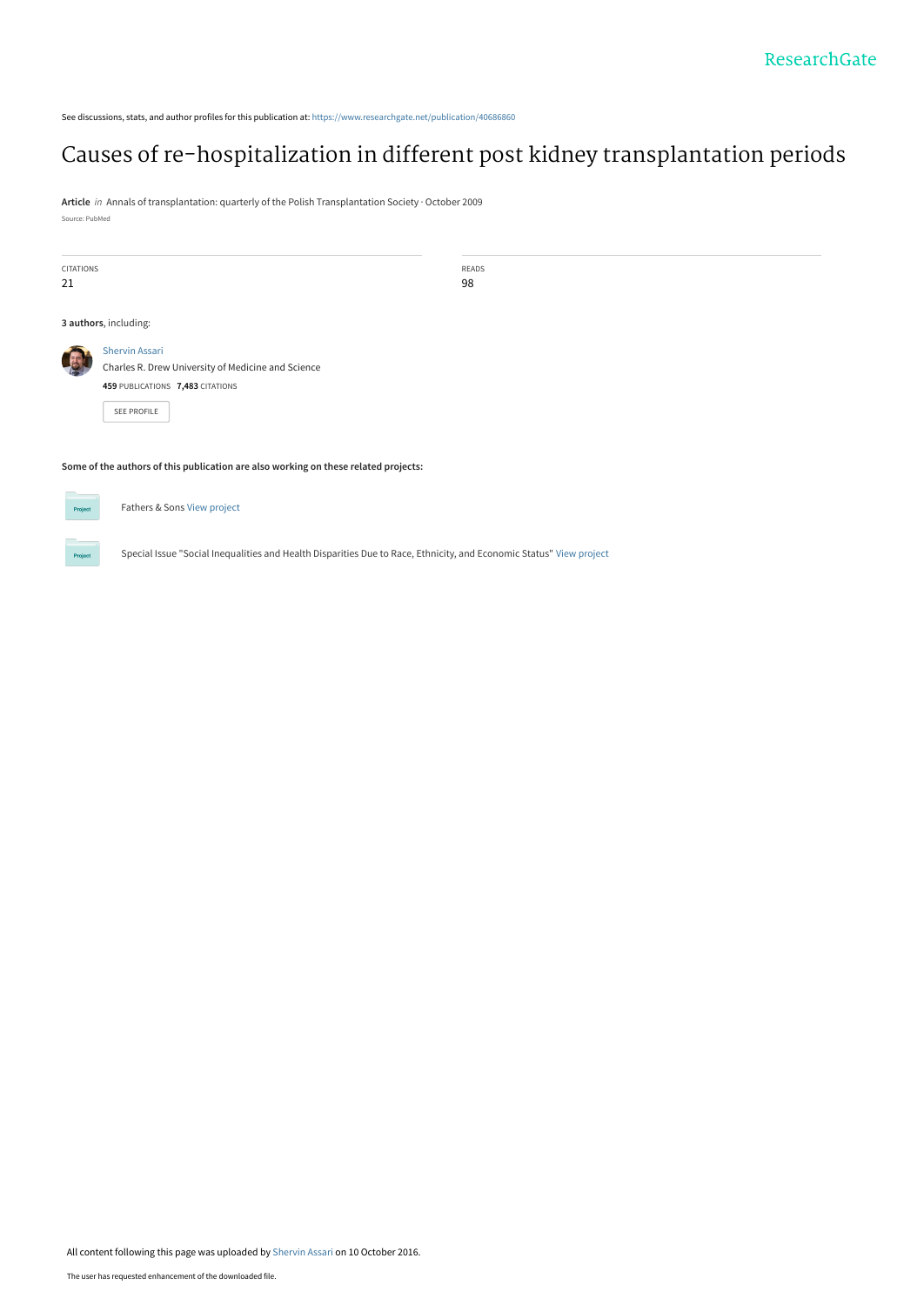| <b>Received:</b><br>Accepted:<br><b>Published:</b> | 2009.04.04<br>2009.10.01<br>2009.12.10                                 | Causes of re-hospitalization in different post kidney<br>transplantation periods                                                                                                                                                                                                                                                                                                                                                                                                                                                                                                                                                                                                                                                                                                                                                                                                                                                                                                                                                         |  |  |  |  |  |
|----------------------------------------------------|------------------------------------------------------------------------|------------------------------------------------------------------------------------------------------------------------------------------------------------------------------------------------------------------------------------------------------------------------------------------------------------------------------------------------------------------------------------------------------------------------------------------------------------------------------------------------------------------------------------------------------------------------------------------------------------------------------------------------------------------------------------------------------------------------------------------------------------------------------------------------------------------------------------------------------------------------------------------------------------------------------------------------------------------------------------------------------------------------------------------|--|--|--|--|--|
|                                                    |                                                                        | Maryam Moghani Lankarani <sup>1,2</sup> , Mohammad Hossein Noorbala <sup>3</sup> ,<br>Shervin Assari <sup>1,2</sup>                                                                                                                                                                                                                                                                                                                                                                                                                                                                                                                                                                                                                                                                                                                                                                                                                                                                                                                      |  |  |  |  |  |
|                                                    |                                                                        | <sup>1</sup> Clinical Research Unit, Baqiyatallah Medical Sciences University, Tehran, Iran<br><sup>2</sup> Medicine and Health Promotion Institute, Tehran, Iran<br><sup>3</sup> Nephrology and Urology Research Center, Baqiyatallah Medical Sciences University, Tehran, Iran                                                                                                                                                                                                                                                                                                                                                                                                                                                                                                                                                                                                                                                                                                                                                         |  |  |  |  |  |
|                                                    |                                                                        | Source of support: This study was fully supported and funded by Nephrology and Urology Research Center,<br><b>Baqiyatallah Medical Sciences University</b>                                                                                                                                                                                                                                                                                                                                                                                                                                                                                                                                                                                                                                                                                                                                                                                                                                                                               |  |  |  |  |  |
|                                                    |                                                                        | <b>Summary</b>                                                                                                                                                                                                                                                                                                                                                                                                                                                                                                                                                                                                                                                                                                                                                                                                                                                                                                                                                                                                                           |  |  |  |  |  |
| <b>Background:</b>                                 |                                                                        | Post kidney transplantation Re-admissions are focused because they are costly<br>and cause morbidity, or may end with unsatisfactory endpoints namely graft loss<br>or death. We compared the pattern, outcome and cost of re-admissions in differ-<br>ent post-kidney transplantation periods.                                                                                                                                                                                                                                                                                                                                                                                                                                                                                                                                                                                                                                                                                                                                          |  |  |  |  |  |
| <b>Material/Methods:</b>                           |                                                                        | In a retrospective study, 562 consecutive re-admissions of kidney recipients cat-<br>egorized to early (during first 6 months; $n=278$ ); intermediate (6-24 months;<br>$n=115$ ); and late (24 months and afterwards, $n=169$ ) hospitalizations. Primary<br>outcome measures included hospitalization pattern (cause and length of hospi-<br>tal stay), and secondary outcome measure were assessed (mortality and graft loss dur-<br>ing hospitalization) and costs.                                                                                                                                                                                                                                                                                                                                                                                                                                                                                                                                                                  |  |  |  |  |  |
|                                                    | <b>Results:</b>                                                        | The causes of rehospitalization were surgical complication (84 percent), infec-<br>tion (51 percent), graft rejection (45 percent), and malignancy (0.6 percent),<br>in early phase, graft rejection (44 percent), infection (42 percent), surgical com-<br>plication (13 percent), and malignancy (5 percent), in intermediate phase, and<br>graft rejection (45 percent), infection (39 percent), surgical complication (3<br>percent), and malignancy (0.06 percent), in late phase. So, infections and sur-<br>gical complications showed a decreasing trend from early to late post transplant<br>phase, while malignancies showed a peak in intermediate phase. The length of<br>hospital stay $(12\pm 11, 10\pm 10, 9\pm 7, p=0.001)$ and hospitalization charges $(708\pm 36, p=0.001)$<br>468±333, 413±262 united states Dollars, p=0.035) were significantly higher in the<br>early post transplant phase. Mortality (p=0.755) and graft loss during hospitali-<br>zation $(p=0.246)$ remained the same in all time intervals. |  |  |  |  |  |
| <b>Conclusions:</b>                                |                                                                        | Early post-kidney transplantation phase, with a higher risk of infections and<br>surgical complications, health care system experience longer and more costly<br>hospitalizations.                                                                                                                                                                                                                                                                                                                                                                                                                                                                                                                                                                                                                                                                                                                                                                                                                                                       |  |  |  |  |  |
|                                                    | <b>Key words:</b>                                                      | hospitalization • renal transplantation • infections • surgical complications                                                                                                                                                                                                                                                                                                                                                                                                                                                                                                                                                                                                                                                                                                                                                                                                                                                                                                                                                            |  |  |  |  |  |
| <b>Full-text PDF:</b><br><b>Author's address:</b>  | <b>Word count:</b><br>Tables:<br><b>Figures:</b><br><b>References:</b> | http://www.annalsoftransplantation.com/fulltxt.php?ICID=900238<br>1765<br>$\mathbf{1}$<br>$\mathbf{1}$<br>32<br>Maryam Moghani Lankarani, Medicine and Health Promotion Institute, Tehran, Iran,<br>e-mail: cru_common@yahoo.com                                                                                                                                                                                                                                                                                                                                                                                                                                                                                                                                                                                                                                                                                                                                                                                                         |  |  |  |  |  |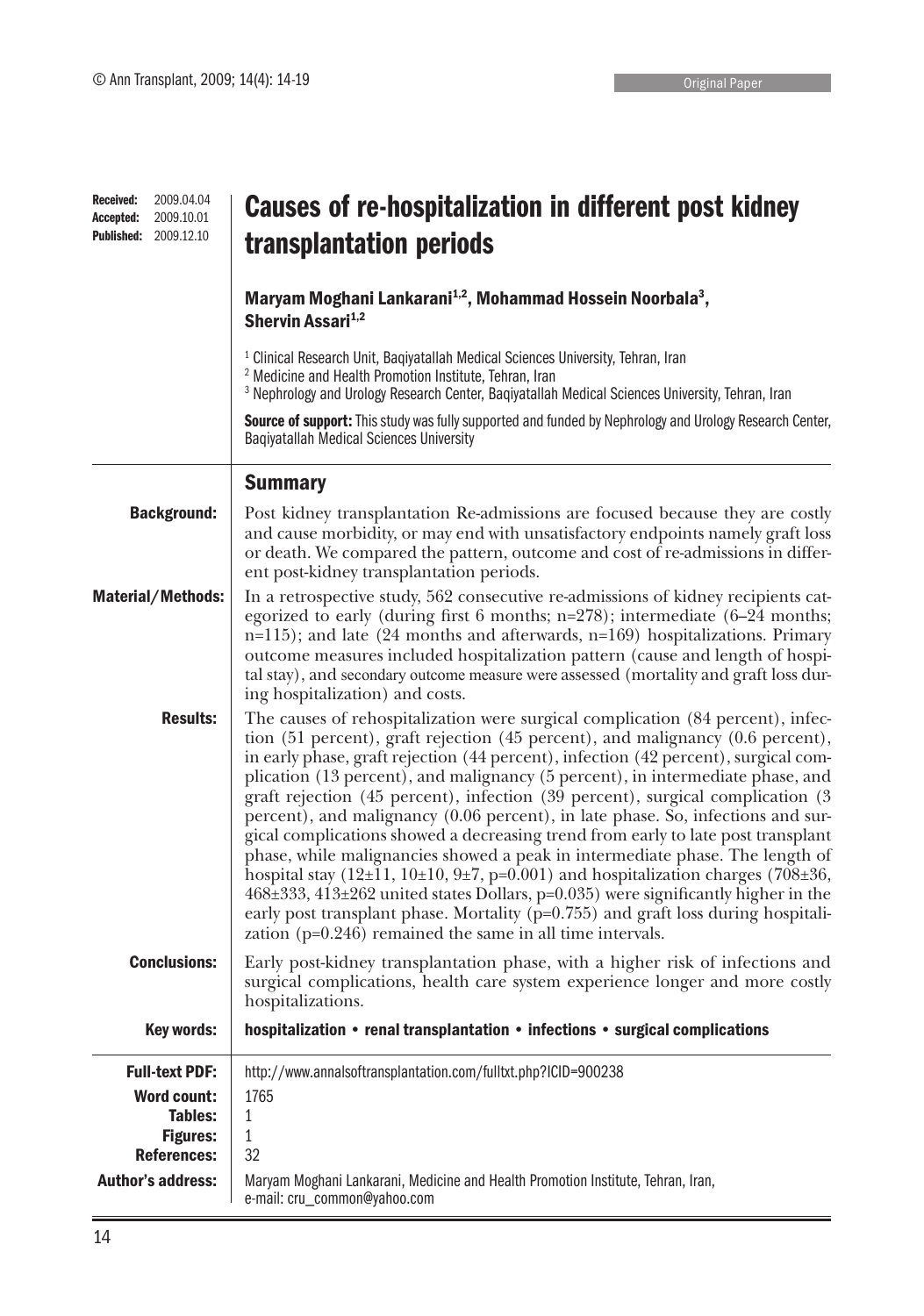### **BACKGROUND**

In order to decrease the costs, morbidity and mortality as the major concerns of any health system, transplantation systems try to better understand the post transplantation re-hospitalization [1], because they are costly, fatal [2], and may causes graft loss [3]. Newly, study of re-hospitalizations has been named as a tool for transplantation monitoring [4].

As a result, there is a wide interest toward epidemiologic studies assessing different causes of post renal transplantation rehospitalization [5–7]. From the large body of these studies, most have focused on a single cause [8,9], length of stay [10], or recipient characteristics [11–13].

There are few evidence regarding that post transplantation hospitalization causes more likely to occur at different time periods [14]. For example, for the case of lymphoma among transplanted patients, one study reported the highest rate in the first 12 months [15]. As well, one study demonstrated that length of post transplantation hospitalization stay is affected by the time interval between transplantation and admission [16]. However, most studies in the field of post renal transplantation rehospitalizations have neglected the time interval between transplantation and hospitalization.

It has been suggested that comparison of posttransplant complications over time may help guide the timing and intensity of posttransplant monitoring [15]. Due to this different pattern of hospitalization, investigating what factors play the main role in hospitalization in different time interval post renal transplantation was aim of our study.

#### Material and Methods

This is a retrospective study of 562 consecutive readmissions of renal transplanted patients at Baqiyatallah Hospital from January 1994 to April 2006. We conducted a retrospective study of 562 consecutive re-hospitalizations of kidney recipients in Baqiyatallah Hospital, Tehran, Iran, from 2000 to 2006.

Re-hospitalization was defined as a hospital admission that occurred for any reason after discharge from the initial transplantation hospitalization. In the 3 peiods, rehopitalization were defined same. Addmissions were decided by all transplantation team including 3 nephrologists and 1 urologist. According to time interval after transplantation,

re-hospitalizations were divided into early (within the first six month; n=278), intermediate (between six and 24 months; n=115), and late (beyond 24 months, n=169). The 6 and 24 months were selected because of the importance of these time intervals according to the previous studies especially by means of infection and graft rejection [17].

Charts of readmission were reviewed in terms of patients' age at rehospitalizations, gender, cause of end stage renal disease (ESRD), causes of admission, length of hospital stay and hospitalization charges. For mortality and graft los, we determined mortality and function of kidney at the time of discharge. Primary diagnoses recorded in patients' hospital discharge records included broad categories. We categorized them to infection, graft rejection, surgical complication, and malignancies. Miscellaneous etiologies included post transplant diabetes melitus (PTDM), benign prostatic hyperplasia (BPH), post-transplant hypertension, anemia, intestinal necrosis, transient thrombotic purpura, and cholestasis. Such categorization has been previously used for post renal transplantation rehospitalizaion. As the admissions are possible for more than one cause, this makes that the sum of the frequencies of hospitalization causes to be more than 100%, in each time period [11,18].

The hospitalization cost was defined as the total costs patients were charged by the hospital for rehospitalization including the costs of hospital stay, medications, surgical procedures, laboratory and imaging tests, as well as miscellaneous costs. The costs included direct medical costs but not the indirect costs, such as those related to productivity loss due to days off work owing to the disease. Since the costs of hospitalizations were recorded in different years, it was necessary to adjust them for the inflation rates so that comparing costs across different years would make sense. Considering year 2006 as our adjustment reference, the costs recorded across years 1994 to 2005 were inflated to those of year 2006 assuming an annual inflation rate of ten percent [18]. To make the final costs internationally comparable, the costs in Iranian Rial were converted to \$ US  $(10,000 \text{ Rials} = \text{one US }$ \$).

## **Statistical analysis**

All analyses were performed using SPSS 11.5 (SPSS for. Windows, SPSS Inc., Chicago, U.S.A.). Our analysis was performed with chi square testing for categorical variables and one way ANOVA for continuous variables. P<0.05 considered as significant.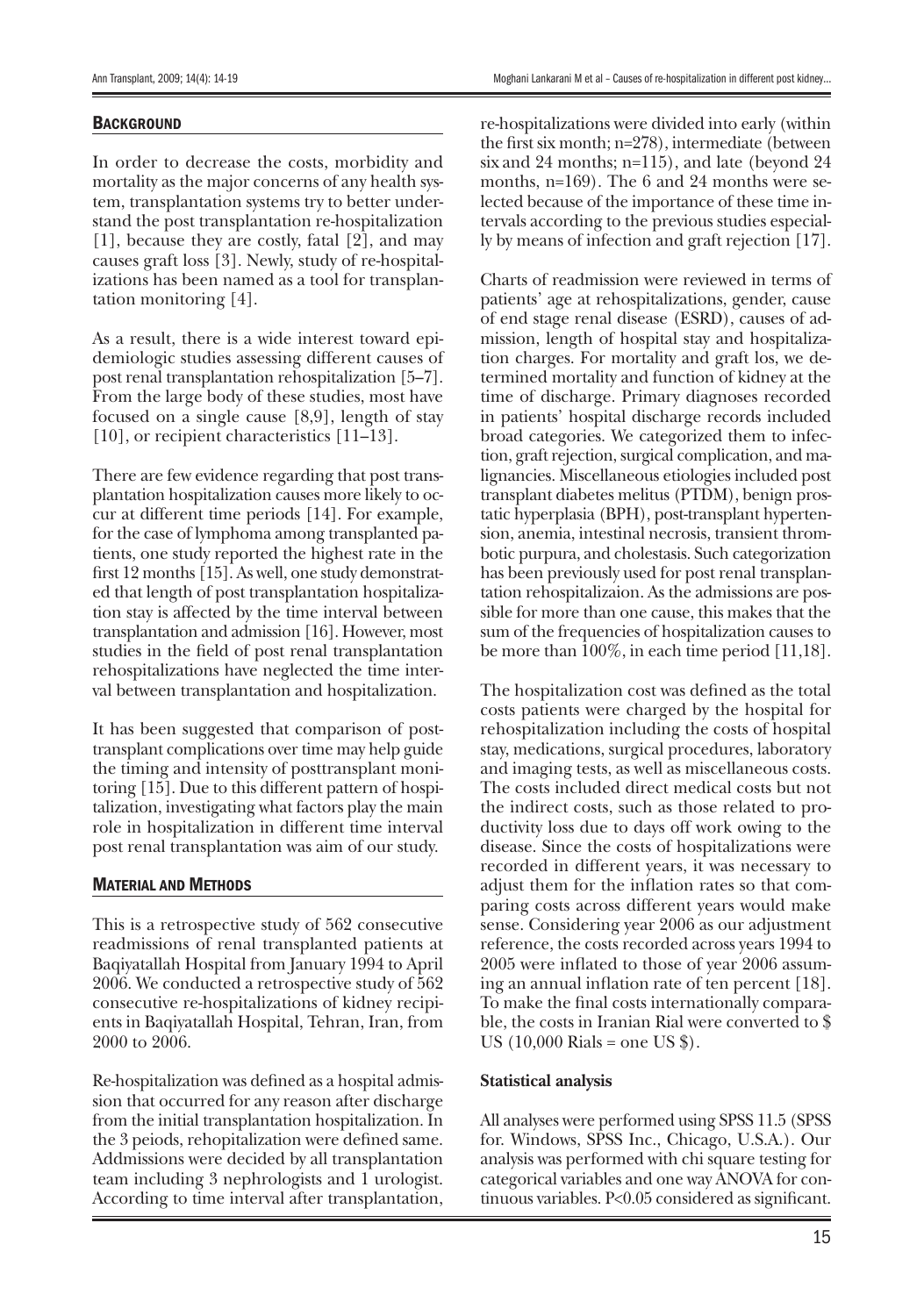|                  |              | Frequency (%) |              |                   |             |                   |             |                  |              |              | Mean $\pm$ Std.<br><b>Deviation</b> |             |
|------------------|--------------|---------------|--------------|-------------------|-------------|-------------------|-------------|------------------|--------------|--------------|-------------------------------------|-------------|
|                  |              | Gender        |              | <b>ESRD cause</b> |             | <b>Graft loss</b> |             | <b>Mortality</b> |              | Age in       | Age at                              |             |
|                  |              | <b>Female</b> | <b>Male</b>  | <b>DM</b>         | <b>HTN</b>  | other             | Loss        | <b>Active</b>    | Live         | <b>Death</b> | tx                                  | admission   |
| Tx_admission_cat | Early        | 92<br>(33%)   | 189<br>(67%) | 46<br>(22%)       | 45<br>(21%) | 123<br>(57%)      | 14 (6%)     | 206<br>(94%)     | 213<br>(94%) | 14<br>(6%)   | $41 \pm 14$                         | $41 \pm 15$ |
|                  | Intermediate | 34<br>(29%)   | 83<br>(71%)  | 11<br>(14%)       | 21<br>(28%) | 44<br>(58%)       | 8 (11%)     | 64<br>(89%)      | 74<br>(96%)  | 3<br>(4% )   | $39 + 15$                           | $40 + 14$   |
|                  | Late         | 61<br>(34%)   | 119<br>(66%) | 11<br>(15%)       | 10<br>(14%) | 52<br>(71%)       | 11<br>(11%) | 88<br>(89%)      | 99<br>(94%)  | 6<br>(6%)    | 39±14                               | $40 + 13$   |
| Sig.             | 0.673        |               |              | 0.117<br>0.246    |             |                   | 0.755       |                  | 0.201        | 0.588        |                                     |             |

#### **Table 1.**Comparison of age at transplant and admission, ESRD cause, graft and patient status at discharge.

## **RESULTS**

Among 562 rehospitalizations with a mean age at rehospitalizations of  $40±14$  (range: 16–73 years), 378 (67%) were due to male patients. The patients received grafts from living related donors  $(58; 10\%)$ , living unrelated  $(455; 81\%)$  and cadaveric (49, 9%). Cause of ESRD were hypertension (20%), diabetic nephropathy (19%), urologic disorders (7%), autosomal-dominant polycystic kidney disease (6%), glomerulonephritis (5%), others  $(0.5\%)$ , and unknown  $(42\%)$ .

The readmissions in different post transplantation periods were not significantly different by means of age at transplantation (0.201), age at admission (0.588), gender (0.673), and cause of ESRD (p=0.117) (Table 1).

The causes of re-hospitalization in early phase were surgical complication (84%), infection  $(51\%)$ , graft rejection  $(45\%)$ , and malignancy (1%). These causes were graft rejection (44%), infection (42%), surgical complication (13%), and malignancy (5%) in intermediate phase. The causes of readmissions in late phase were graft rejection (45%), infection (39%), surgical complication  $(3\%)$ , and malignancy  $(0.06\%)$ . Infections  $(51\%, 42\% \text{ and } 39\% \text{ p=0.016})$  and surgical complications  $(84\%, 13\% \text{ and } 3\%, \text{p=0.03})$  were significantly more common in early phase, but malignancies were more common (0.4%, 5% and 0.06%, p=0.05) in intermedia phase in comparison with the other two time intervals (Figure 1).

Length of hospital stay was longer in early phase in comparison to other time periods  $(12\pm 11,$  $10\pm10$ ,  $9\pm7$  group I, II, III, respectively, p=0.001). Hospitalization charges (709±366, 469±333,





 $414\pm263$  US \$, p=0.035) were significantly higher in the early post transplant phase.

Mortality (p=0.755) and graft loss during hospitalization (p=0.246) remained the same in all time intervals (Table 1).

## **DISCUSSION**

This study showed a time dependent pattern of post kidney transplantation re-hospitalization, by means of cause, as seen a decreasing trend of infections and surgical complications from early to late phase, and by means of the same pattern in hospitalization length of stay and costs.

In our study, a decreasing trend of surgical complication was seen, but a proportion of these hospitalizations presented late, even after two years post transplantation. According to the literature, although most surgical complications present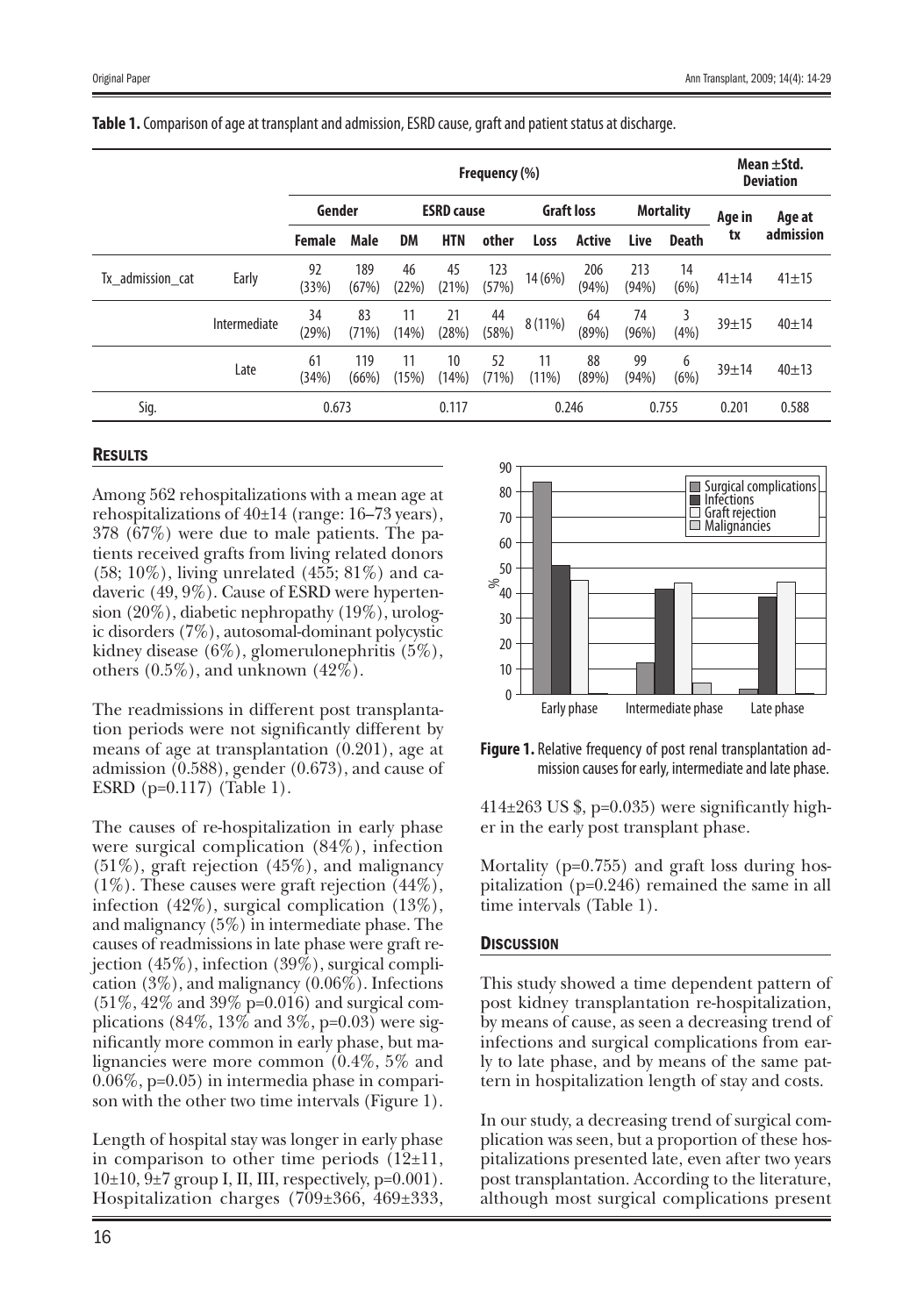early, but some surgical complications, for example obstruction or renal artery thrombosis, may present late, even after several years [19].

A great attention to decrease the surgical complications is necessary. Comparing different causes of post renal transplantation re-hospitalizations, admission due to surgical complications have been reported as predictor of renal recipient death and graft loss [3], and more than one of seven re-hopitalization of renal recipients for surgical complications are fatal [2]. Several surgical complications such as renal vein thrombosises, renal artery thrombosises, usually results in graft loss, and some others like arterial complications can be so fatal or devastating, by means of limb threatening [19,20].

Patients with old age at rehospitalizations, obesity, hypotension, multiple renal arteries, atherosclerotic disease, peripheral vascular disease, deep infections, insulin-dependent diabetes, hypercoaguable state, receiving antiplatelet agent or anticoagulation, history of deep venous thrombosis should be monitored because are at higher risk of surgical complications. Patients who receive newer, and more powerful immunosuppressive medications [21,22] or those who undergo kidney graft biopsy should be monitored as well. Technical problems, such as intimal dissection or kinking or torsion of the vessels, improper suturing technique, and donor artery trauma, angulation or kinking of the vein, compression by hematomas or lymphoceles, anastomotic stenosis, extension of an underlying deep venous thrombosis seem preventable with a better experience. Special interventions may also be beneficial, for example, prophylaxis with low-dose heparin for patients with hypercoaguable state. To minimize the detrimental impact on the graft and on the recipient, early diagnosis and appropriate intervention are crucial. It is crucial that all persons involved in the postoperative care of kidney transplant recipients be aware of the potential surgical complications that may occur, thus allowing for rapid diagnosis and treatment [19].

Similar to our results regarding the decreasing trend for infection, some have shown that infections are most common during the first six months post-transplant [23–26]. A study demonstrated that 50% of infectious episode occurred in first month [27], and two studies showed that one of the most common causes of death in early stage after renal transplantation is infection

[27,28]. The importance of infections in the first 6 month post transplant has been emphasized, repeatedly [29,30]. These may be due to the highest early doses of immunosuppressant. The key factors in preventing and minimizing the impact of posttransplantation infection in these patients are early diagnosis, low-dose immunosuppression, the experience of the transplantation team, and careful attention to the risks posed by endemic problems [31,32].

Regarding the peak in the rate of malignancy between six month and two year, literature shows a controversy. One study demonstrated that malignancy was one of the delayed causes of admission in kidney transplanted patients and in his study, late death (those after the first year) was caused predominantly by malignancy [17].

In our study, a great part of patients admitted to the hospital for more than one cause, mostly for surgical complications and infections. According to the literature, post transplantation admissions due to more than one cause is well known [19]. These include wound infections, aneurysms, lymphoceles, or urinary leaks [19,30,31].

Similar to our study, higher length of stay during first 6 month has been reported [16].which may be due to higher rate of infections or surgical complications, because both have been reported to be accompanied with prolonged post renal transplantation hospitalizations [10,19].

It should be menteoined that readmissions especially late ones are underestimated as many patients can not admit in that hospital or they may prefer another hospitals. Hospital stay, the expenses and causes of admission were presented elsewhere [10,11,13]. As well, we did not focus on differences by means of age, gender, cause of renal failure, ptdm. As we aimed to compare the causes of admissions in different post transplantation periods, we did not describe any specific category of readmissions in detail in any time interval. By other means, in this study, all infections (respectless of site of infection or the organism) were viewed as infections and all readmissions needing surgical interventions were viewed globally as surgical causes. So, we did not need to analysis the detailed type of each category

#### **CONCLUSIONS**

To conclude, in early post-kidney transplantation phase, kidney transplant recipients are at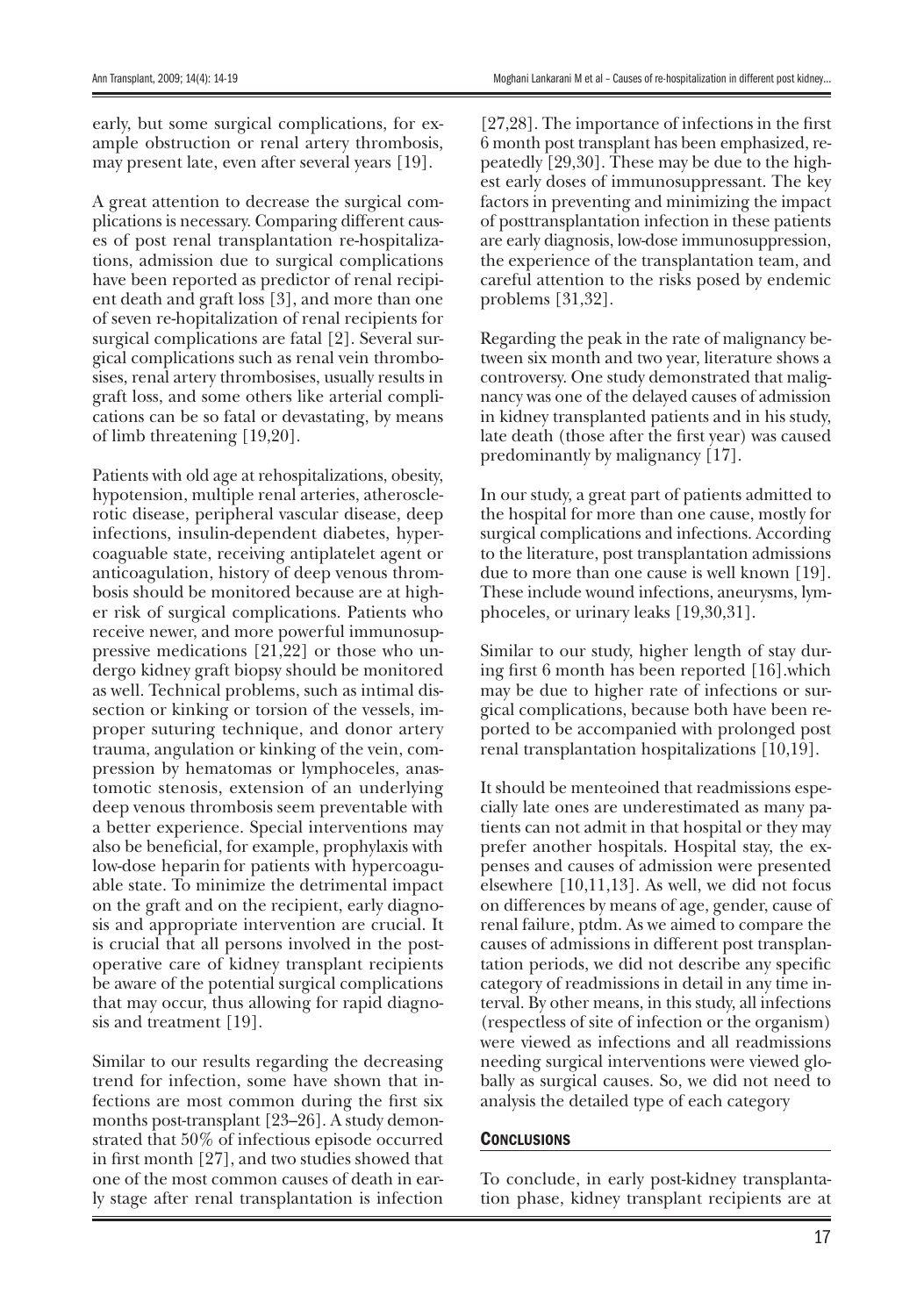a higher risk of re-hospitalization secondary to infections and surgical complications. This will provide a better understanding of the time dependent pattern of post transplantation rehospitalizations which will be used for a better design of time-specific preventive programs.

## References:

- 1. Matas AJ, Gillingham KJ, Elick BA et al: Risk factors for prolonged hospitalization after kidney transplants Clin Transplant, 1997; 11(4): 259–64
- 2. Khedmat H, Araghizadeh H, Assari S et al: Which primary diagnosis has the highest in-hospital mortality rate for kidney recipients? Transplant Proc, 2007; 39(4): 901–3
- 3. Nemati E, Pourfarziani V, Jafari AM et al: Prediction of inpatient survival and graft loss in rehospitalized kidney recipients. Transplant Proc, 2007; 39(4): 974–77
- 4. Pourfarziani V, Rafati-Shaldehi H, Assari S et al: Hospitalization Databases: A Tool for Transplantation Monitoring. Transplant Proc, 2007; 39(4): 981–83
- 5. Abbott KC, Kimmel PL, Dharnidharka V et al: Newonset gout after kidney transplantation: incidence, risk factors and implications. Transplantation, 2005; 80(10): 1383–91
- 6. Abbott KC, Agodoa LY, O'Malley PG: Hospitalized psychoses after renal transplantation in the United States: incidence, risk factors, and prognosis. J Am Soc Nephrol, 2003; 14(6): 1628–35
- 7. Abbott KC, Oglesby RJ, Agodoa LY: Hospitalized avascular necrosis after renal transplantation in the United States. Kidney Int, 2002; 62(6): 2250–56
- 8. Dharnidharka VR, Agodoa LY, Abbott KC: Risk factors for hospitalization for bacterial or viral infection in renal transplant recipients – an analysis of USRDS data. Am J Transplant, 2007; 7(3): 653–61
- 9. Abbott KC, Bucci JR, Cruess D et al: Graft loss and acute coronary syndromes after renal transplantation in the United States. J Am Soc Nephrol, 2002; 13(10): 2560–69
- 10. Naderi M, Aslani J, Hashemi M et al: Prolonged rehospitalizations following renal transplantation: causes, risk factors, and outcomes. Transplant Proc, 2007; 39(4): 978–80
- 11. Nemati E, Saadat AR, Hashemi M et al: Causes of rehospitalization after renal transplantation; does age of recipient matter? Transplant Proc, 2007; 39(4): 970–73
- 12. Dharnidharka VR, Caillard S, Agodoa LY, Abbott KC: Infection frequency and profile in different age groups of kidney transplant recipients. Transplantation, 2006; 81(12): 1662–67
- 13. Ramezani M, Ghoddousi K, Hashemi M et al: Diabetes as the cause of end-stage renal disease affects the pattern of post kidney transplant rehospitalizations. Transplant Proc, 2007; 39(4): 966–69
- 14. Rubin RH, Wolfson JS, Cosimi AB, Tolkoff Rubin NE: Infection in the renal transplant recipients Am J Med, 1981; 70(2): 405–11
- 15. Smith JM, Rudser K, Gillen D et al: Risk of lymphoma after renal transplantation varies with time: an analysis of the United States Renal Data System. Transplantation, 2006; 81(2): 175–80
- 16. Djamali A, Samaniego M, Muth B et al: Medical care of kidney transplant recipients after the first posttransplant year. Clin J Am Soc Nephrol, 2006; 1(4): 623–40
- 17. Hagenmeyer EG, Häussler B, Hempel E et al: Resource use and treatment costs after kidney transplantation: impact of demographic factors, comorbidities, and complications. Transplantation, 2004; 77(10): 1545–50
- 18. Ghoddousi K, Ramezani MK, Assari S et al: Primary kidney disease and post-renal transplantation hospitalization costs. Transplant Proc, 2007; 39(4): 962–65
- 19. Humar A, Matas AJ: Surgical Complications After Kidney Transplantation. Semin Dial, 2005; 18(6): 505–10
- 20. Osman Y, Shokeir A, Ali-el-Dein B et al: Vascular complications after liver donor renal transplantation. J Urol, 2003; 169(3): 859–62
- 21. Troppmann C, Pierce JL, Gandhi MM et al: Higher surgical wound complication rates with sirolimus immunosuppression after kidney transplantation: a matched-pair pilot study. Transplantation, 2003; 76: 426–29
- 22. Humar A, Ramcharan T, Denny R et al: Are wound complications after a kidney transplant more common with modern immunosuppression? Transplantation, 2001: 72: 1920–23
- 23. Fishman JA, Rubin RH: Infection in organ transplant recipients. N Eng J Med, 1998; 338(24): 1741–51
- 24. Sia IG, Paya CV: Infectious complications follow ing renal transplantation. Surg Clin North Am, 1998; 78(1): 95–113
- 25. Mendoza MT, Liquette RR, Ona ET, Alano FA: Infections in renal allograft patients: A review of the Philippine experience. Int J Infect Dis, 1997; 1(4): 222–25
- 26. Dumo CC, Pena AC, Chua JA et al: Infections in renal transplant recipients at the St. Luke's Medical Center. Phil J Intern Med, 1999; 37(2): 87–91
- 27. Charfeddine K, Zaghden S, Kharrat M et al: Infectious Complications in kidney transplant receipts: A single center experience Transplant Proc, 2005; 37(6): 2823–25